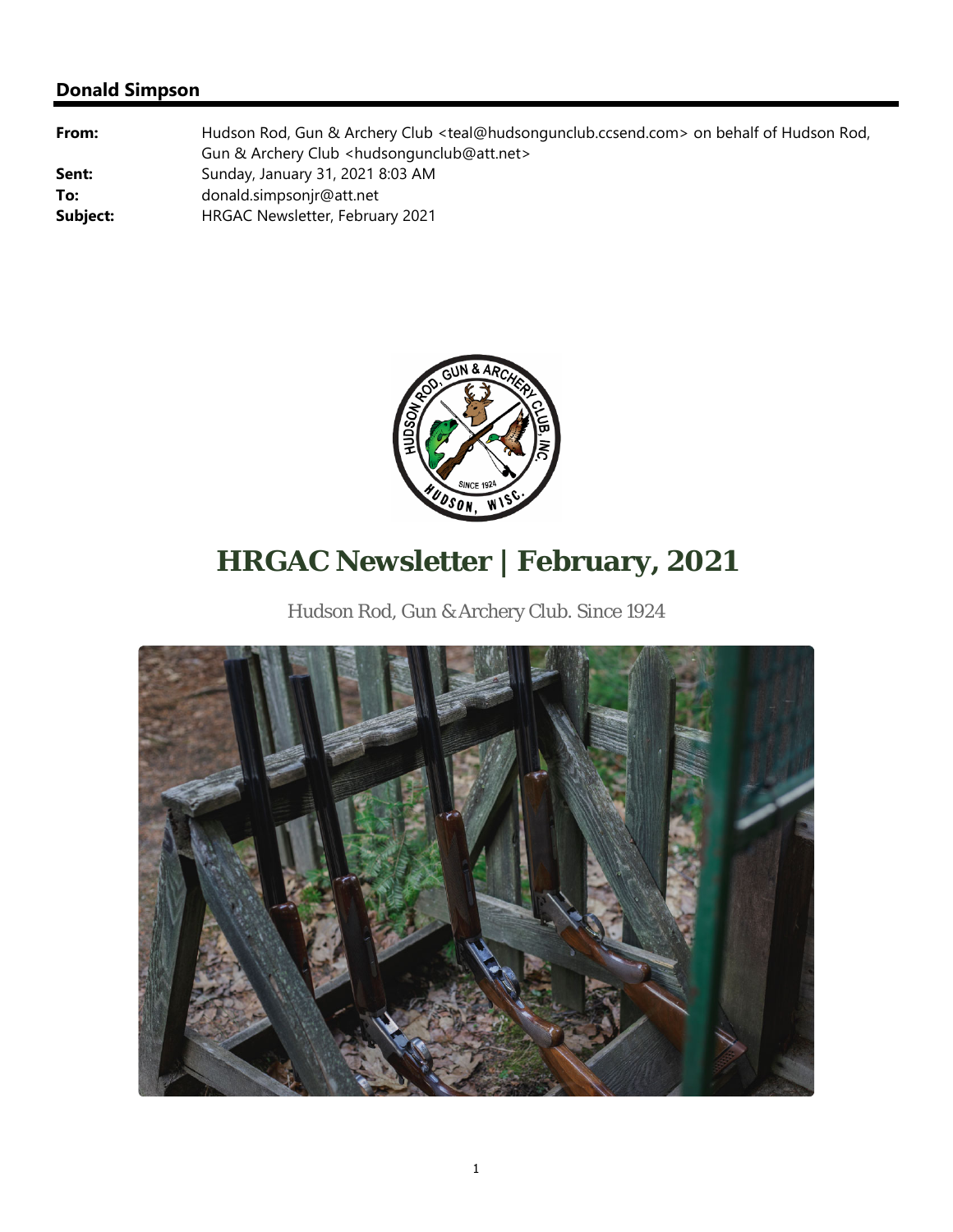## **News & Club Updates**

#### **Event Cancelations:**

Due to COVID-19, the following events have been canceled:

- Euchre Club
- Youth BB League
- Rod Building
- Monthly membership meetings

Stay tuned for updates.

### **Volunteer and Save on Your Annual Membership!**

Single and Family Memberships qualify for a Rebate of \$75 with 8 hours of board approved work hours.

Help improve the club experience and club grounds, and save money on your annual membership. Volunteer Today! Email us at hudsongunclub@att.net to learn more.

#### **January Board Meeting Minutes**

Meeting minutes from January's board meeting will be available on our Club News page.

### **February Board Meeting**

The next board meeting is Wednesday, February 3 at 6:30pm at the clubhouse (main level). Members welcome. Board meetings are held the first Wednesday of the month.

The next board meeting will be March 3.

#### **19th Annual Banquet**

the 19th Annual Banquet is tentatively planned for May 8, 2021. An event flyer will be mailed and emailed to members.

Contact Mike Cravens or 651-308-7083 or mikecravens1@icloud.com for more information.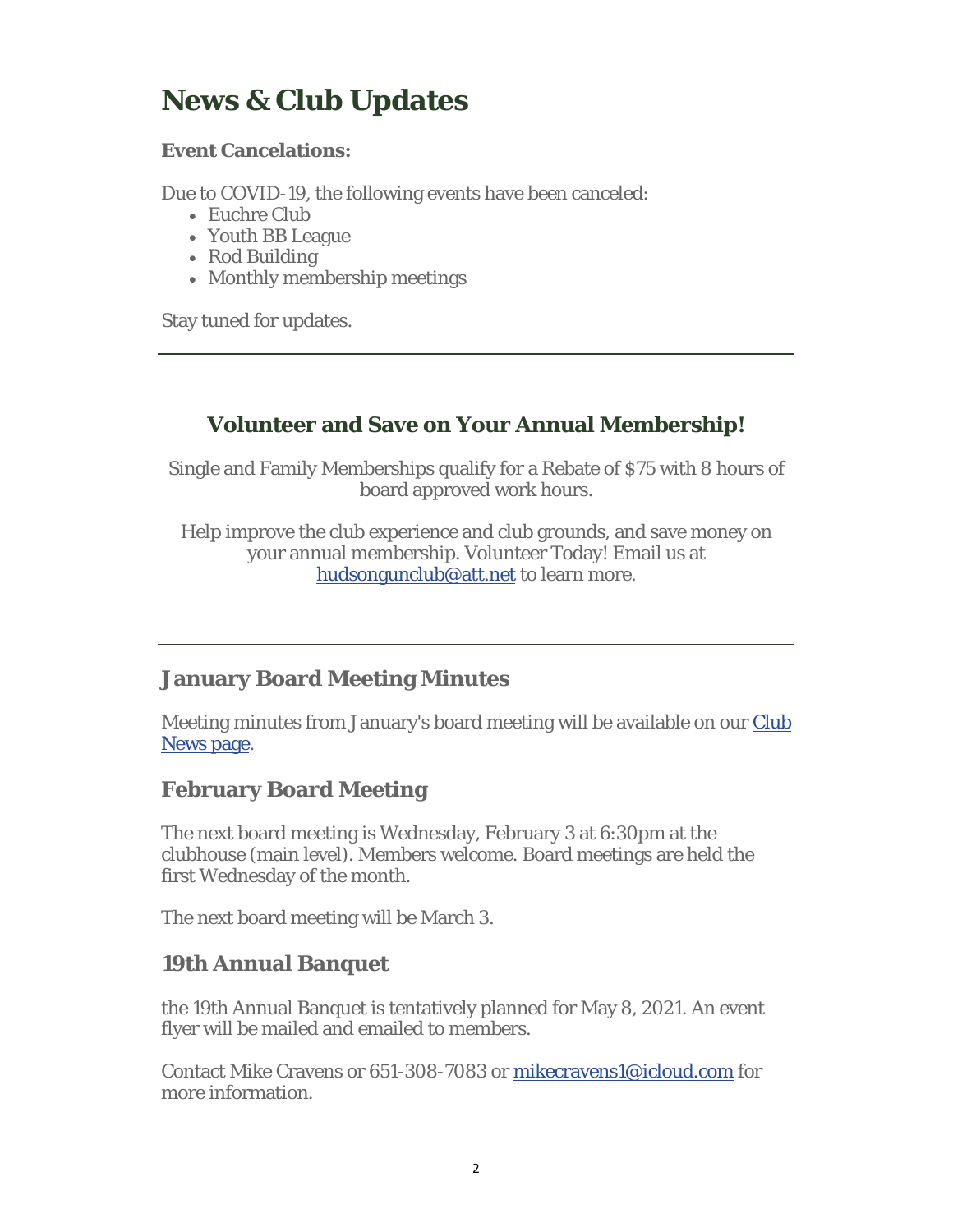### **MGC Jackpot Results - MN/WISC Border Battle**

1st Class Ray Monson 49 Tony Brand 48

2nd Class Cole Sutheimer 45 Jeff Rempel 45

3rd Class Mark Jelkin 43 Chuck McMacken 43

4th Class Jeff Prescott 39 John Podergois 39

*Ties = Singles from the front then singles from the back.*

Even with snow in the forecast the MN/WISC Border Battle was held on January 23, 2021. The last squad out, shot in snow flurries.

1st squad, post one, Tony Brand set the bar. Tony missed a couple singles but ran the handicap for a 48 !! Nice shooting Tony. 2nd squad out, post one, Ray Monson, using a borrowed gun, misses one singles target and he runs the handicap field for a 49. Nice shooting Ray and that's two good scores for MN.

At the end of the day...MN came out on top with a 5 man score of 236. WI had a 5 man total of 214.

The top 5 for MN were Ray Munson, Tony Brand, David Maples, Derek Fischer and Scott Steffen. Top 5 for WI were Bob Meyer, Dave Mansell, Cole Sutheimer, Dan Weishaar and Jeff Prescott. Congrats to all of you. Nice shooting.

There is already a rematch tentatively set for **Sunday, February 7th, and it will be held at the Hudson Rod, Gun & Archery Club**. Mark you calendars now.

#### **Winter Trap & Skeet Leagues**

More Skeet shooters wanted, but anyone interested can still join both the Trap and Skeet leagues. **Come out and hone your skills and enjoy the company!**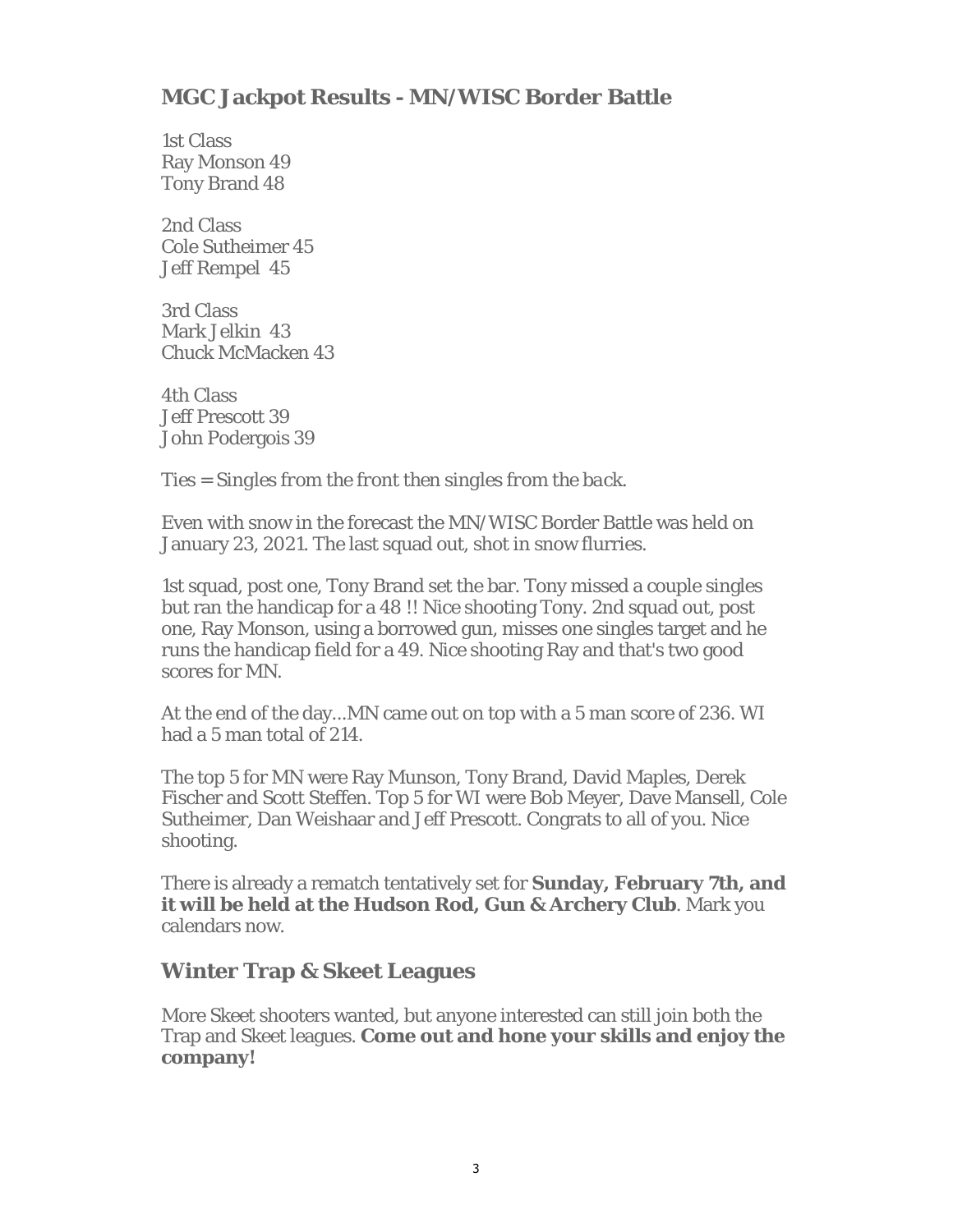Lewis Class. No teams needed -- each shooter is their own team. \$10 league fee. Your top six scores out of 12 week scores are counted.

**Remember**: league scores have to be in red ink. Practice in blue or black ink.

Will allow shooters to shoot back six weeks, so that shooters can have as many opportunities as possible. Will be allowed to shoot back until Feb 6, so shooters have the next two weekends to catch up. Then, shooters can shoot ahead as much as they want.

Shooters can get ammo at the club if needed.

Questions? Talk to Keith Hanson: 612- 309-9729 or keith.hanson@icloud.com.

# **Upcoming Events**

**What: Jackpot Shoot When: First Sunday of the month: Feb 7, March 7**

#### **League standings and Prizes**

The Hudson Rod, Gun and Archery Club would like to welcome you to join us the first Sunday of each month (Feb 7, March 7) from 10-4pm for a Jackpot Trap shoot.

\$20 will get you a round of 16 yard trap and a round of 25 yard trap. Enter as many times as you want.

Part of the entry fee will go into a Lewis Class cash payout and Top gun payout. We will be inviting many other clubs to shoot with us making this an event not to miss.

Visit the clubhouse for more information.

#### **What: Conceal Carry Class When: February 20, 2021 | 8 - 4pm Cost: \$100**

Bob Amey - Lead Instructor - Certified for MN and UT Carry Permit **Training** 

For your \$100.00 you receive ALL of the training required for permits from Minnesota, Utah, Florida and Wisconsin (Price includes use of a firearm if needed and range fees).